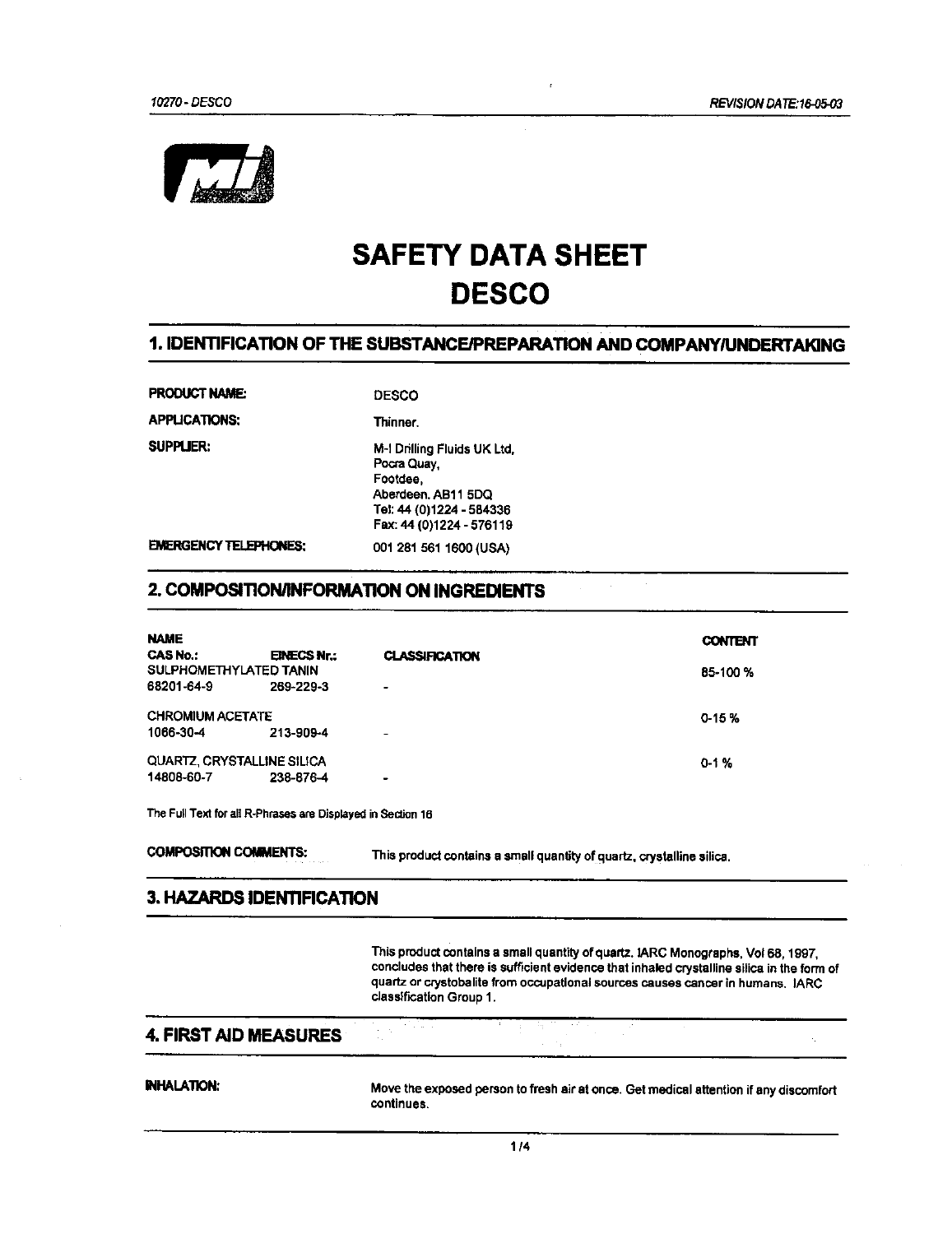10270 - DESCO

REVISION DATE: 16-05-03

| <b>INGESTION:</b> | Rinse mouth thoroughly. Drink plenty of water.                                                                                |
|-------------------|-------------------------------------------------------------------------------------------------------------------------------|
| SKIN:             | Wash skin thoroughly with soap and water. Remove contaminated clothing. Get<br>medical attention if any discomfort continues. |
| EYES:             | Promptly wash eyes with plenty of water while lifting the eye lids. Get medical attention<br>if any discomfort continues.     |

 $\mathcal{N}$ 

## **5. FIRE FIGHTING MEASURES**

| <b>EXTINGUISHING MEDIA:</b>                     | Carbon dioxide (CO2). Dry chemicals. Foam. Water spray, fog or mist.                                                                                                                                        |
|-------------------------------------------------|-------------------------------------------------------------------------------------------------------------------------------------------------------------------------------------------------------------|
| SPECIAL FIRE FIGHTING<br><b>PROCEDURES:</b>     | Water spray may be used to flush spills away from exposures and dilute spills to<br>non-flammable mixtures. Keep up-wind to avoid fumes. Use supplied air respirator if<br>substance is involved in a fire. |
| UNUSUAL FIRE & EXPLOSION<br><b>HAZARDS:</b>     | High concentrations of dust may form explosive mixture with air.                                                                                                                                            |
| <b>HAZARDOUS COMBUSTION</b><br><b>PRODUCTS:</b> | Fire or high temperatures create: Acrid smoke/fumes of: Carbon.                                                                                                                                             |

#### **6. ACCIDENTAL RELEASE MEASURES**

| <b>SPILL CLEANUP METHODS:</b> | Wear necessary protective equipment. | Shovel into dry containers. Cover and move the containers. Flush the area with water. |  |
|-------------------------------|--------------------------------------|---------------------------------------------------------------------------------------|--|
| 7. HANDLING AND STORAGE       |                                      |                                                                                       |  |

| <b>USAGE PRECAUTIONS:</b> | Avoid handling which leads to dust formation. Provide good ventilation. |
|---------------------------|-------------------------------------------------------------------------|
|                           |                                                                         |

#### STORAGE PRECAUTIONS: Store at moderate temperatures in dry, well ventilated area.

#### 8. EXPOSURE CONTROLS AND PERSONAL PROTECTION

| <b>INGREDIENT NAME:</b>           | <b>CASNo:</b>                                                          | <b>STD</b> | LT EXP 8 Hrs      | STEXP 15 Min   |
|-----------------------------------|------------------------------------------------------------------------|------------|-------------------|----------------|
| SULPHOMETHYLATED TANIN            | 68201-64-9                                                             | NUI        |                   |                |
| <b>QUARTZ, CRYSTALLINE SILICA</b> | 14808-60-7                                                             | <b>MEL</b> | $0.3 \,$ mg/m $3$ |                |
| <b>CHROMIUM ACETATE</b>           | 1066-30-4                                                              | <b>OES</b> |                   | $0.5$ mg/m $3$ |
| <b>INGREDIENT COMMENTS:</b>       | MEL = Maximum Exposure Limit. * OSHA PELs for Mineral Dusts containing |            |                   |                |

crystalline silica are 10 mg/m3 / (%SiO2+2) for quartz and 1/2 the calculated quartz value for cristobalite and tridymite. NUI = Nuisance Dust. OES TWA 4mg/m3 respirable dust, 10mg/m3 total dust.

PROTECTIVE EQUIPMENT:



| <b>VENTILATION:</b> | Provide adequate general and local exhaust ventilation.                            |
|---------------------|------------------------------------------------------------------------------------|
| <b>RESPIRATORS:</b> | Respiratory protection must be used if air concentration exceeds acceptable level. |

 $\ddot{\phantom{a}}$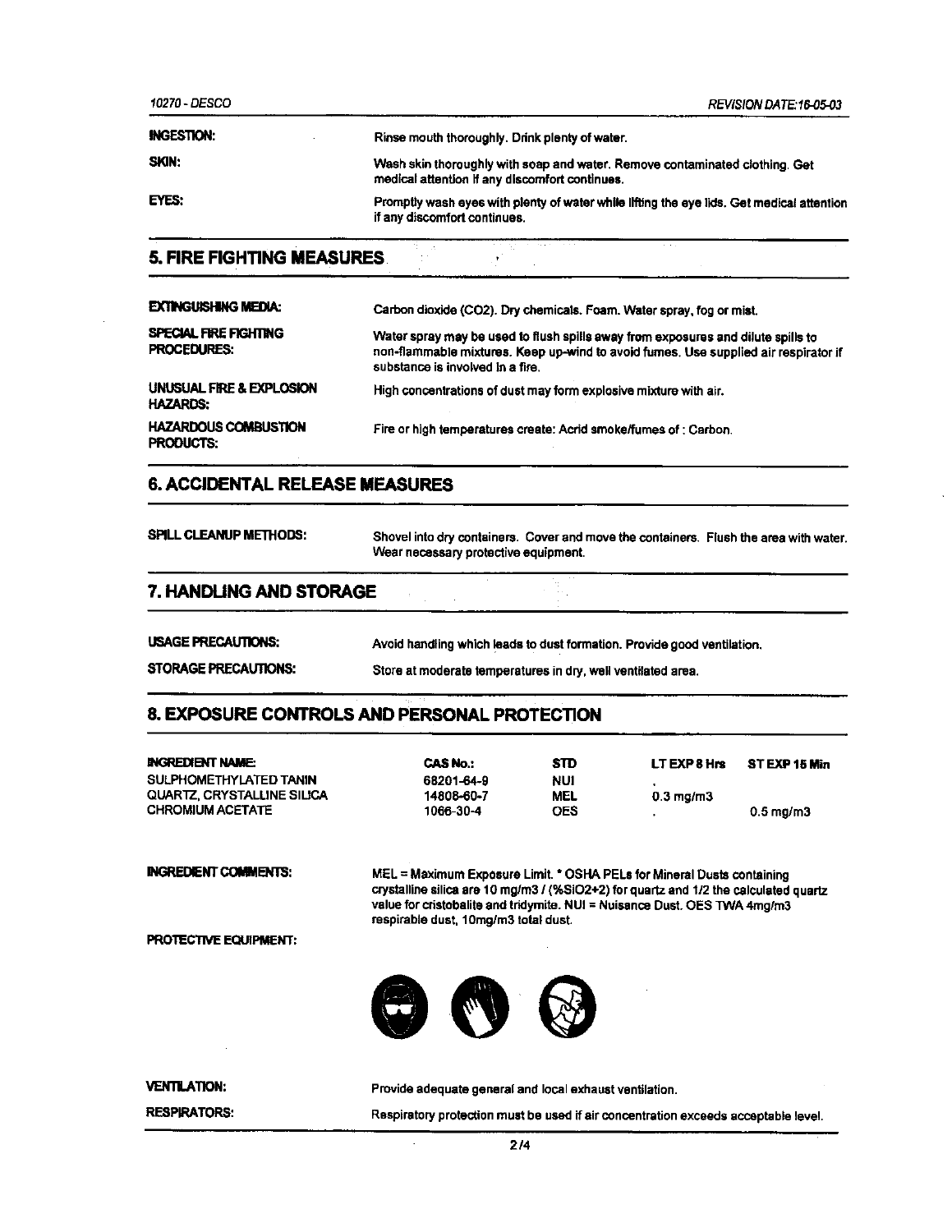| 10270 - DESCO             | REVISION DATE:16-05-03                                                                                                                                                             |
|---------------------------|------------------------------------------------------------------------------------------------------------------------------------------------------------------------------------|
|                           | Dust filter P2 (for fine dust). Respiratory protection must be used if air concentration<br>exceeds acceptable level. Dust filter P3 (for especially fine dust/powder).            |
| <b>PROTECTIVE GLOVES:</b> | No specific hand protection noted, but gloves may still be advisable. For prolonged or<br>repeated skin contact use suitable protective gloves. Butyl rubber or polyvinyl acetate. |
| EYE PROTECTION:           | Wear dust resistant safety goggles where there is danger of eye contact.                                                                                                           |
| <b>OTHER PROTECTION:</b>  | Wear appropriate clothing to prevent repeated or prolonged skin contact. Provide<br>eyewash station.                                                                               |

大学の

# 9. PHYSICAL AND CHEMICAL PROPERTIES

| <b>APPEARANCE:</b>                      | Powder, dust.            |                          |    |
|-----------------------------------------|--------------------------|--------------------------|----|
| <b>COLOUR:</b>                          | Dark, Red.               |                          |    |
| <b>ODOUR/TASTE:</b>                     | No characteristic odour. |                          |    |
| <b>DENSITY/SPECIFIC GRAVITY (g/ml):</b> | 1.8                      | Temperature (°C):        | 25 |
| pH-VALUE, DILUTED SOLUTION:             | 9                        | <b>Concentration %M:</b> |    |
| SOLUBILITY DESCRIPTION:                 | Very soluble in water.   |                          |    |

# 10. STABILITY AND REACTIVITY

| <b>STABILITY:</b>                  | Normally stable.                                                                                                      |
|------------------------------------|-----------------------------------------------------------------------------------------------------------------------|
| <b>CONDITIONS TO AVOID:</b>        | Not known.                                                                                                            |
| MATERIALS TO AVOID:                | Strong oxidizing agents.                                                                                              |
| <b>HAZARDOUS DECOMP, PRODUCTS:</b> | Fire or high temperatures create: Asphyxiating gases/vapours/fumes of: Carbon<br>dioxide (CO2). Carbon monoxide (CO). |

 $\Delta \phi$ 

# **11. TOXICOLOGICAL INFORMATION**

| <b>INHALATION:</b>      | Dust may irritate respiratory system or lungs. Harmful: danger of serious damage to<br>health by prolonged exposure through inhalation.                                                             |
|-------------------------|-----------------------------------------------------------------------------------------------------------------------------------------------------------------------------------------------------|
| <b>INGESTION:</b>       | May cause discomfort if swallowed. Nausea, vomiting.                                                                                                                                                |
| SKIN:                   | Powder may irritate skin.                                                                                                                                                                           |
| EYES:                   | Particles in the eyes may cause irritation and smarting.                                                                                                                                            |
| <b>HEALTH WARNINGS:</b> | This product contains small quantities of quartz. Prolonged inhalation of high<br>concentrations may damage respiratory system. Because of quantity and<br>composition, the health hazard is small. |

## **12. ECOLOGICAL INFORMATION**

**ECOLOGICAL INFORMATION:** 

Not regarded as dangerous for the environment.